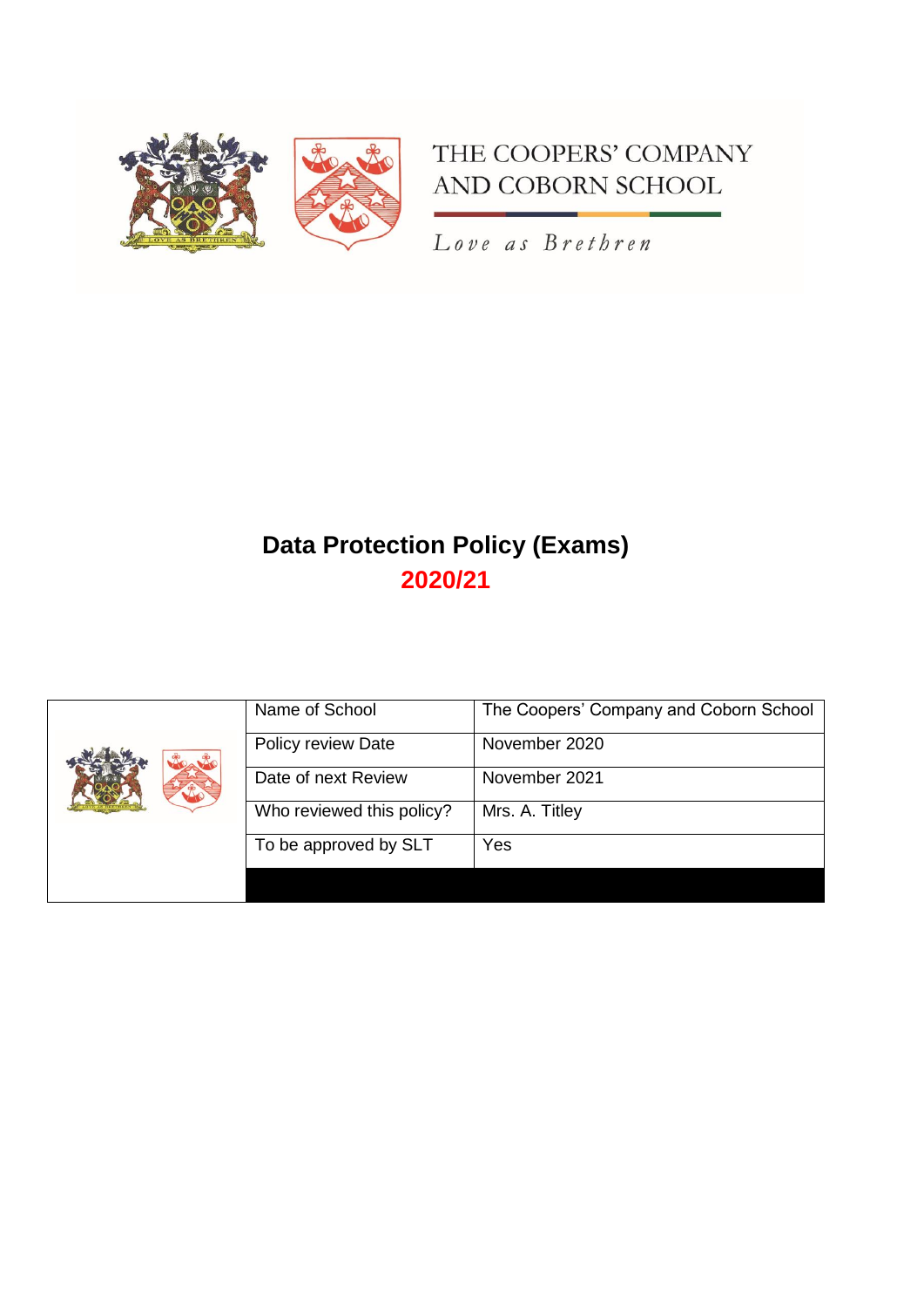

## **Contents**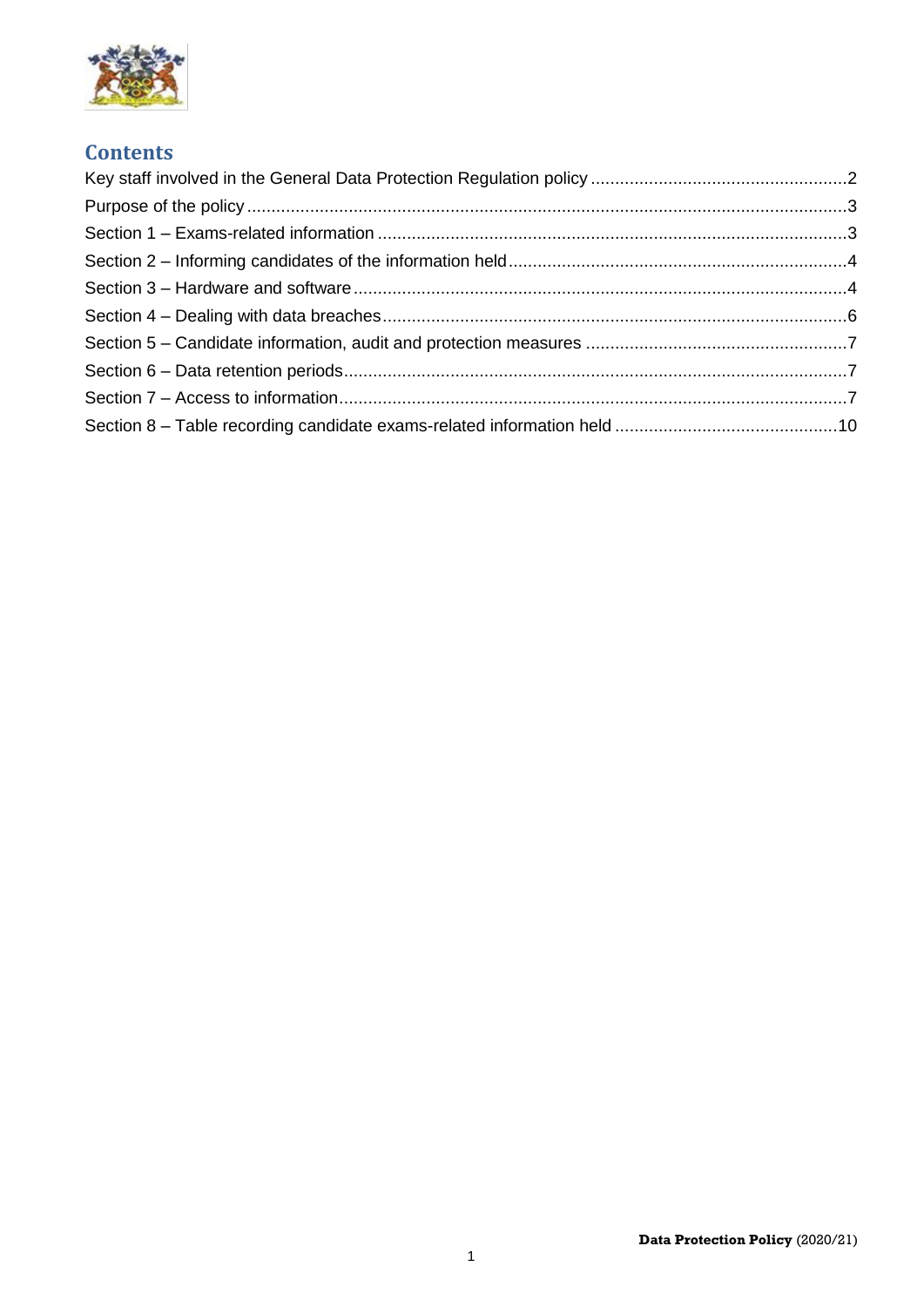

# <span id="page-2-0"></span>**Key staff involved in the General Data Protection Regulation policy**

| <b>Role</b>                                   | Name(s)                                                                                  |
|-----------------------------------------------|------------------------------------------------------------------------------------------|
| Head of centre                                | Ms. S. Hay                                                                               |
| Exams officer                                 | Mrs. A. Titley – Examinations and Data Manager (EDM)<br>Mrs. L. Butler - Exams Assistant |
| Exams officer line manager<br>(Senior Leader) | Mr. M. Duncan                                                                            |
| <b>Data Protection Officer</b>                | Mrs. J. Harris                                                                           |
| IT manager                                    | Mr. B. Kiff                                                                              |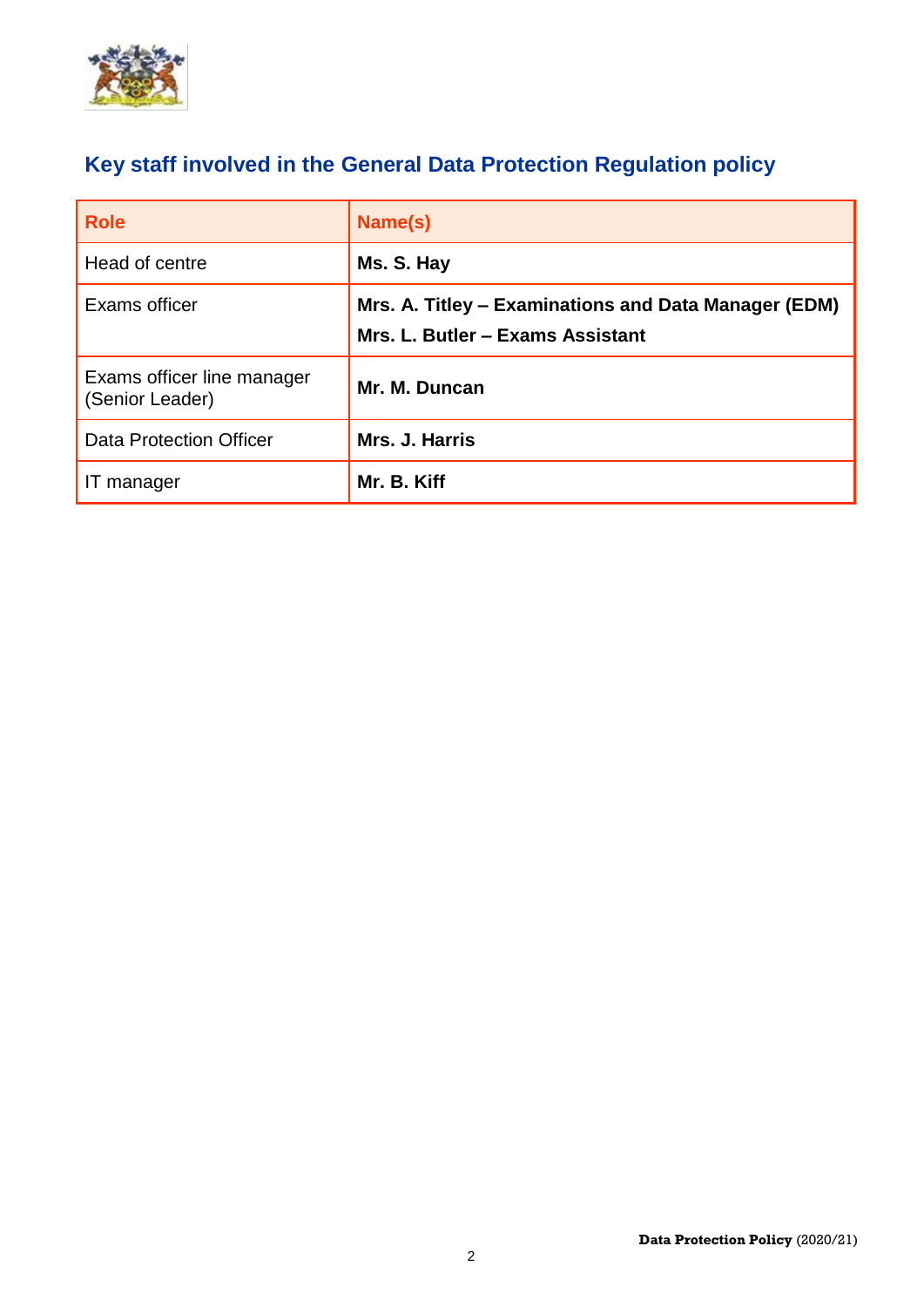

# <span id="page-3-0"></span>**Purpose of the policy**

This policy details how The Coopers' Company and Coborn School (CCCS), in relation to exams management and administration, ensures compliance with the regulations as set out by the Data Protection Act 2018 (DPA 2018) and General Data Protection Regulation (GDPR).

At the date of reviewing these regulations, although the UK has left the European Union the General Data Protection Regulation still has a direct effect within the UK (JCQ's [General](https://www.jcq.org.uk/exams-office/general-regulations/)  [Regulations for Approved](https://www.jcq.org.uk/exams-office/general-regulations/) Centres (GR, section 6.1) **Personal data**)

Students are given the right to find out what information the centre holds about them, how this is protected, how this can be accessed and how data breaches are dealt with.

All exams office staff responsible for collecting and sharing candidates' data are required to follow strict rules called 'data protection principles' ensuring the information is:

- ▶ used fairly and lawfully;
- ▶ used for limited, specifically stated purposes;
- $\triangleright$  used in a way that is adequate, relevant and not excessive;
- **accurate:**
- $\blacktriangleright$  kept for no longer than is absolutely necessary;
- handled according to people's data protection rights;
- $\blacktriangleright$  kept safe and secure:
- ▶ not transferred outside the European Economic Area without adequate protection.

To ensure that CCCS meets the requirements of the DPA 2018 and GDPR, all candidates' exam information – even that which is not classified as personal or sensitive – is covered under this policy.

### <span id="page-3-1"></span>**Section 1 – Exams-related information**

There is a requirement for the exams office to hold exams-related information on candidates taking external examinations. For further details on the type of information held please refer to *Section 5 – Candidate information, audit and protection measures*.

Candidates' exams-related data may be shared with the following organisations:

- Awarding bodies;
- ▶ Joint Council for Qualifications;
- ▶ Local Authority London Borough of Havering;
- **Press releases concerning exceptional grades. Students would consent to this being** published;
- **Department for Education.**

This data may be shared via one or more of the following methods:

- $\blacktriangleright$  hard copy;
- $\blacktriangleright$  email:
- ► secure extranet site(s) e.g. eAQA; OCR Interchange: Pearson Edexcel Online and WJEC secure services;
- Capita Sims;
- ► EDI using A2C (https://www.jcg.org.uk/about-a2c) to/from awarding body processing systems;
- Go 4 Schools.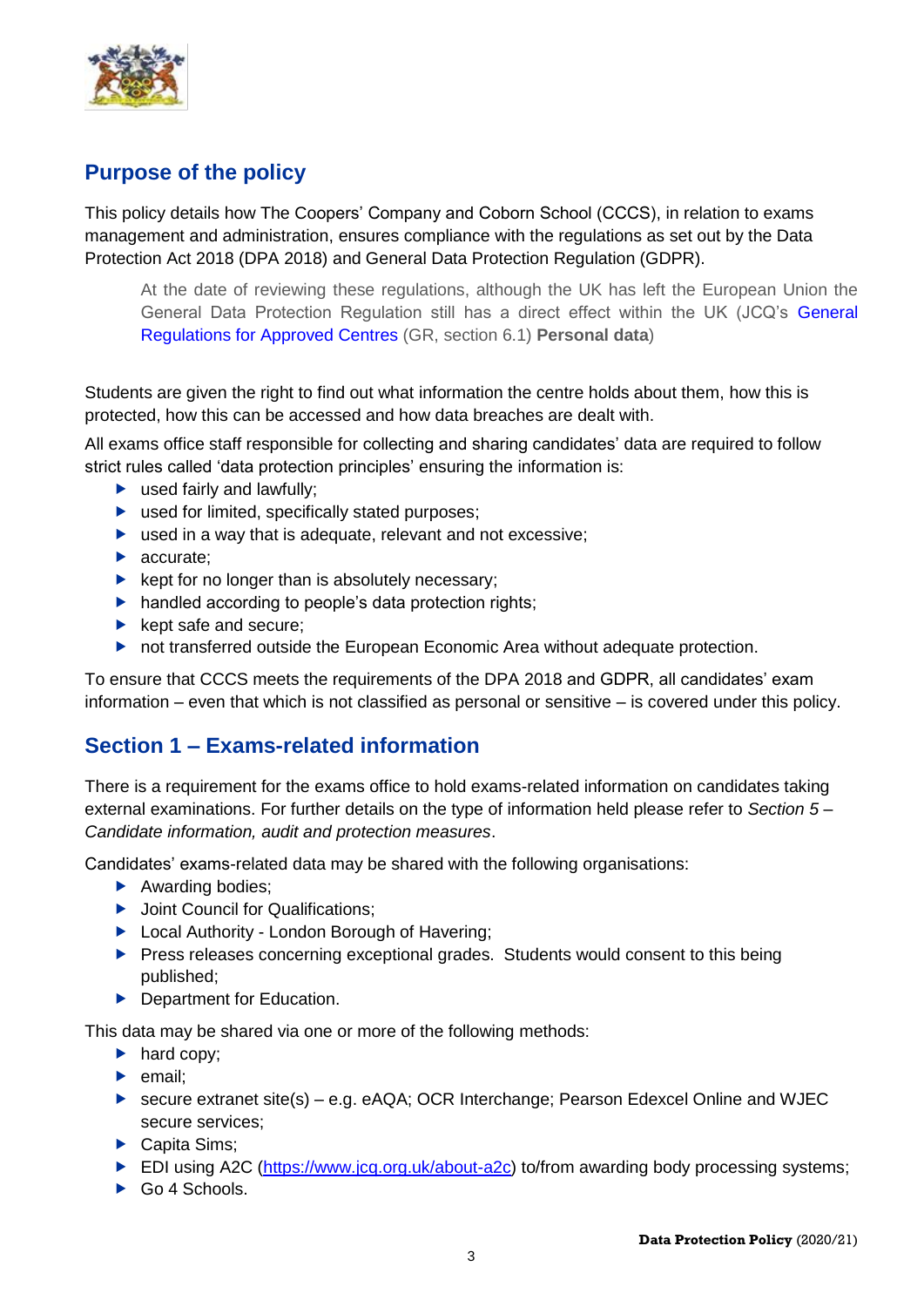

This data may relate to exam entries, access arrangements, the conduct of exams and nonexamination assessments, special consideration requests and exam results/post-results/certificate information.

# <span id="page-4-0"></span>**Section 2 – Informing candidates of the information held**

CCCS ensures that candidates are fully aware of the information and data held.

All candidates are:

- **F** informed via a Student Privacy Notice displayed on the school website;
- $\blacktriangleright$  given access to this policy via written request.

Candidates are made aware of the above at the commencement of their course of study leading to an externally accredited qualification.

At this point, CCCS will also bring to the attention of candidates the annually updated JCQ document Information for candidates – Privacy Notice which explains how the JCQ awarding bodies process their personal data in accordance with the DPA 2018 and GDPR.

Candidate eligible for access arrangements are also required to provide their consent by signing the GDPR compliant JCQ candidate personal data consent form (Personal data consent, Privacy Notice (AAO) AND Data Protection confirmation) before access arrangements approval applications can be processed online.

# <span id="page-4-1"></span>**Section 3 – Hardware and software**

The table below confirms how IT hardware, software and access to online systems is protected in line with DPA & GDPR requirements.

| <b>Hardware</b>  | Date of purchase and protection measures                                                                                                                                                                                                                                                                                                                                                                                                                          | <b>Warranty expiry</b>                                                                                                                                                  |
|------------------|-------------------------------------------------------------------------------------------------------------------------------------------------------------------------------------------------------------------------------------------------------------------------------------------------------------------------------------------------------------------------------------------------------------------------------------------------------------------|-------------------------------------------------------------------------------------------------------------------------------------------------------------------------|
| Desktop Computer | Administrator access restricted to IT Support<br>staff; PC protected by real time Sophos antivirus;<br>monthly security updates automatically deployed;<br>users access profiles created for role specific<br>requirements; user password policy rigorously<br>enforced.<br>Data transfer via Internal / External networks<br>pass through successive levels of filtering and<br>content / email checking to block Malware /<br>Suspicious attachments and files. | N/A<br>Majority of equipment is<br>out of warranty - security<br>and protection is carried<br>out by system / security /<br>process not warranty which<br>is for repair |
|                  | Fully networked PC. Computers checked at least<br>once a year for faults (IT Support check for<br>errors, general check for speed and usability)                                                                                                                                                                                                                                                                                                                  |                                                                                                                                                                         |
|                  | Anti-virus is updated via a central orchestrator.                                                                                                                                                                                                                                                                                                                                                                                                                 |                                                                                                                                                                         |
|                  | All Internet browsing takes place on a controlled<br>connection, based on rules set for education.                                                                                                                                                                                                                                                                                                                                                                |                                                                                                                                                                         |
| Laptop Computer  | As above                                                                                                                                                                                                                                                                                                                                                                                                                                                          | N/A                                                                                                                                                                     |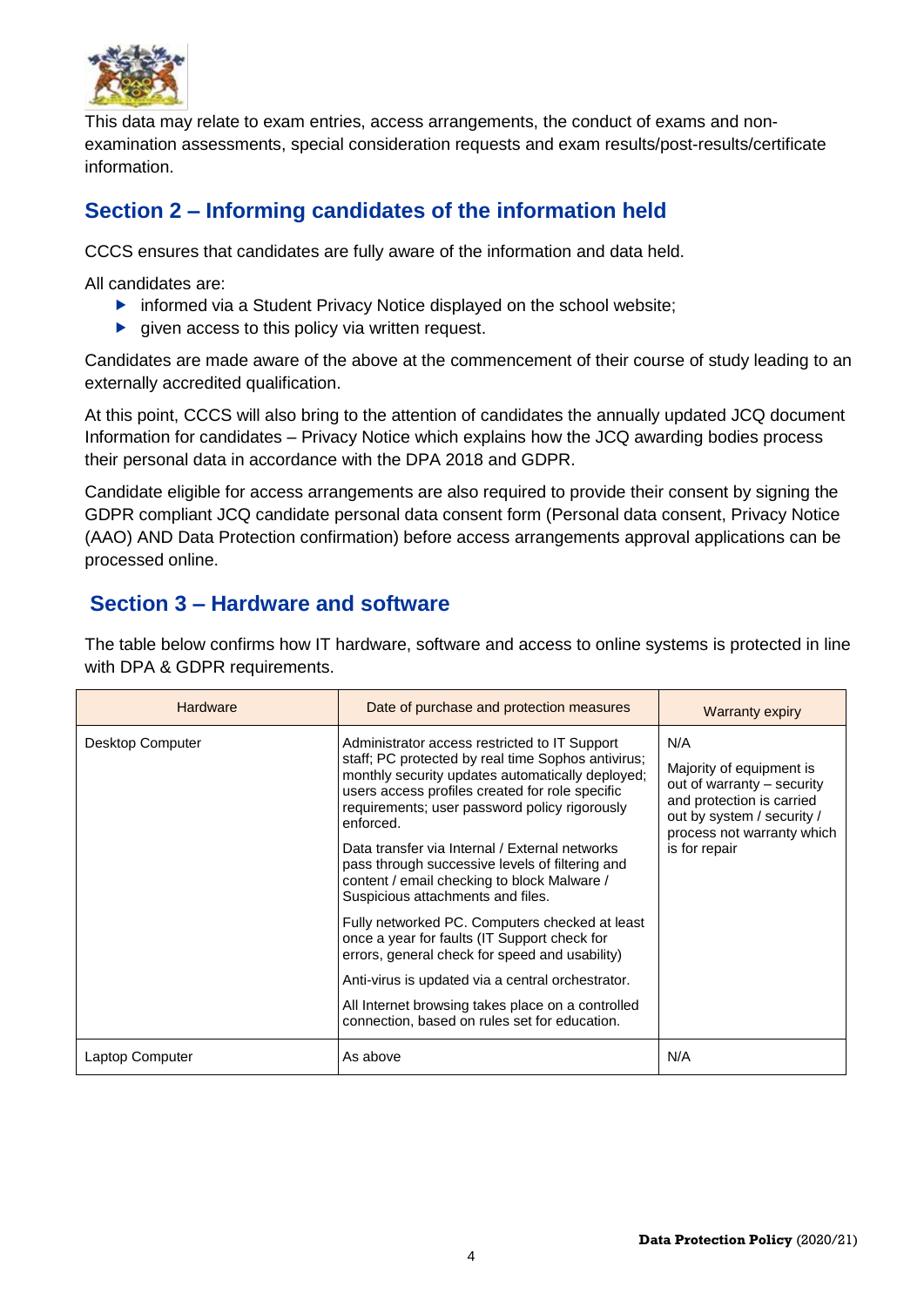

| <b>Hardware</b>      | Date of purchase and protection measures                                                                           | <b>Warranty expiry</b> |
|----------------------|--------------------------------------------------------------------------------------------------------------------|------------------------|
| File server          | All stored on a secure area on a Microsoft<br>network server.                                                      |                        |
|                      | Systems have restricted administrator access,<br>full back-up regime and user access to data is<br>controlled.     |                        |
|                      | External access to networks by default all IT<br>equipment is protected by a combination of<br>layers of security. |                        |
|                      | Passwords are valid for 90 days then are<br>compulsory changed.                                                    |                        |
| Data Transfer - WIFI | All systems transferring data via corporate WIFI<br>are encrypted to WPA2 Enterprise level.                        |                        |

| Software/online system                 | Protection measure(s)                                                                                                                                                                                                                    |
|----------------------------------------|------------------------------------------------------------------------------------------------------------------------------------------------------------------------------------------------------------------------------------------|
| SIMS (Capita Software)                 | Access controlled by username and password;<br>٠                                                                                                                                                                                         |
|                                        | Accounts have specified access rights.<br>٠                                                                                                                                                                                              |
|                                        | We are aware of what data we store, and the level of sensitivity. All databases<br>are reliant on network security and perimeter control. Access controls are in<br>place and monitoring of the server event logs.                       |
|                                        | Administrator accounts regularly reviewed and monitored. Restricted access to<br>admin level privileges. Access requests go through an approval process. Local<br>admin rights restricted to reduce client's ability to run executables. |
|                                        | Inactive or no longer required user accounts are disabled. Archive and deletion<br>is depending on user's role and need for making data available for ex-students.                                                                       |
|                                        | All server systems are patched in monthly maintenance windows to ensure that<br>all appropriate system updates and security patches are applied.                                                                                         |
| Awarding body secure extranet site(s): | Access controlled by username and password;<br>$\bullet$                                                                                                                                                                                 |
| eAQA:                                  | Accounts have specified access rights;<br>$\bullet$                                                                                                                                                                                      |
| OCR Interchange;                       | Centre administrator has to approve the creation of new user accounts and<br>٠                                                                                                                                                           |
| Pearson Edexcel Online:                | determine access rights.                                                                                                                                                                                                                 |
| WJEC secure access.                    |                                                                                                                                                                                                                                          |
| A2C                                    | Access controlled by username and password for computer login and SIMS<br>login.                                                                                                                                                         |
| Go 4 Schools                           | Access controlled by username and password;<br>٠                                                                                                                                                                                         |
|                                        | Accounts have specified access rights.<br>$\bullet$                                                                                                                                                                                      |
| Google Chrome                          | All Internet browsing takes place on a controlled connection, based on rules set<br>for education.                                                                                                                                       |
| Microsoft Internet Explorer            | All Internet browsing takes place on a controlled connection, based on rules set<br>for education.                                                                                                                                       |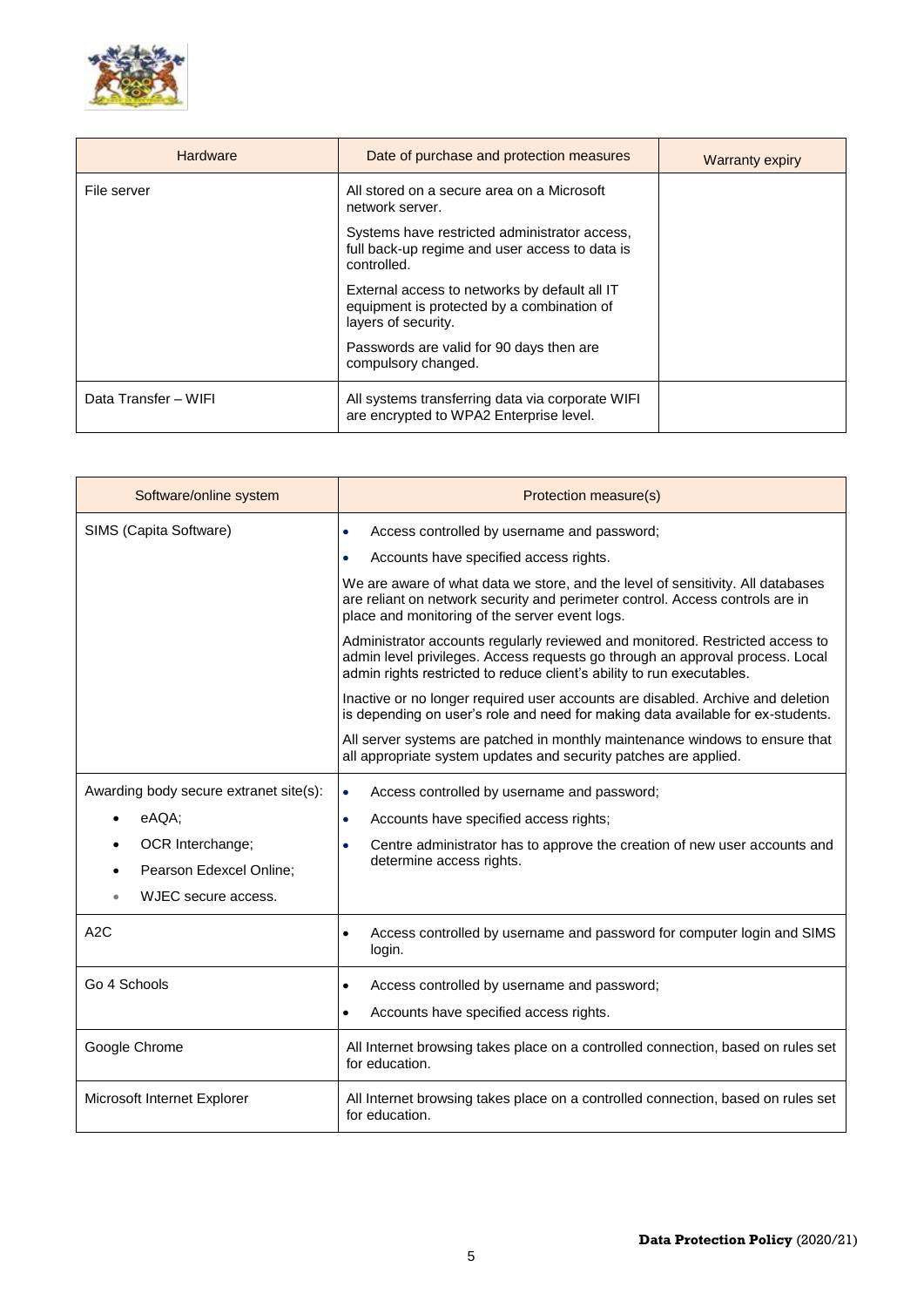

# <span id="page-6-0"></span>**Section 4 – Dealing with data breaches**

Although data is handled in line with DPA/GDPR regulations, a data breach may occur for any of the following reasons:

- $\triangleright$  loss or theft of data or equipment on which data is stored;
- $\blacktriangleright$  inappropriate access controls allowing unauthorised use;
- equipment failure;
- $\blacktriangleright$  human error;
- ▶ unforeseen circumstances such as a fire or flood:
- $\blacktriangleright$  hacking attack;
- 'blagging' offences where information is obtained by deceiving the organisation who holds it.

If a data protection breach is identified, the following steps will be taken:

#### **1. Containment and recovery**

Mrs. J. Harris, the Data Protection Officer will lead on investigating the breach.

It will be established:

- who needs to be made aware of the breach and inform them of what they are expected to do to assist in the containment exercise. This may include isolating or closing a compromised section of the network, finding a lost piece of equipment and/or changing the access codes;
- whether there is anything that can be done to recover any losses and limit the damage the breach can cause. As well as the physical recovery of equipment, this could involve the use of back-up hardware to restore lost or damaged data or ensuring that staff recognise when someone tries to use stolen data to access accounts;
- $\blacktriangleright$  which authorities, if relevant, need to be informed.

#### **2. Assessment of ongoing risk**

The following points will be considered in assessing the ongoing risk of the data breach:

- $\blacktriangleright$  what type of data is involved?
- $\blacktriangleright$  how sensitive is it?
- $\triangleright$  if data has been lost or stolen, are there any protections in place such as encryption?
- what has happened to the data? If data has been stolen, it could be used for purposes which are harmful to the individuals to whom the data relates; if it has been damaged, this poses a different type and level of risk;
- **P** regardless of what has happened to the data, what could the data tell a third party about the individual?
- $\blacktriangleright$  how many individuals' personal data are affected by the breach?
- $\blacktriangleright$  who are the individuals whose data has been breached?
- $\blacktriangleright$  what harm can come to those individuals?
- are there wider consequences to consider such as a loss of public confidence in an important service we provide?

#### **3. Notification of breach**

Notification will take place to enable individuals who may have been affected to take steps to protect themselves or to allow the appropriate regulatory bodies to perform their functions, provide advice and deal with complaints.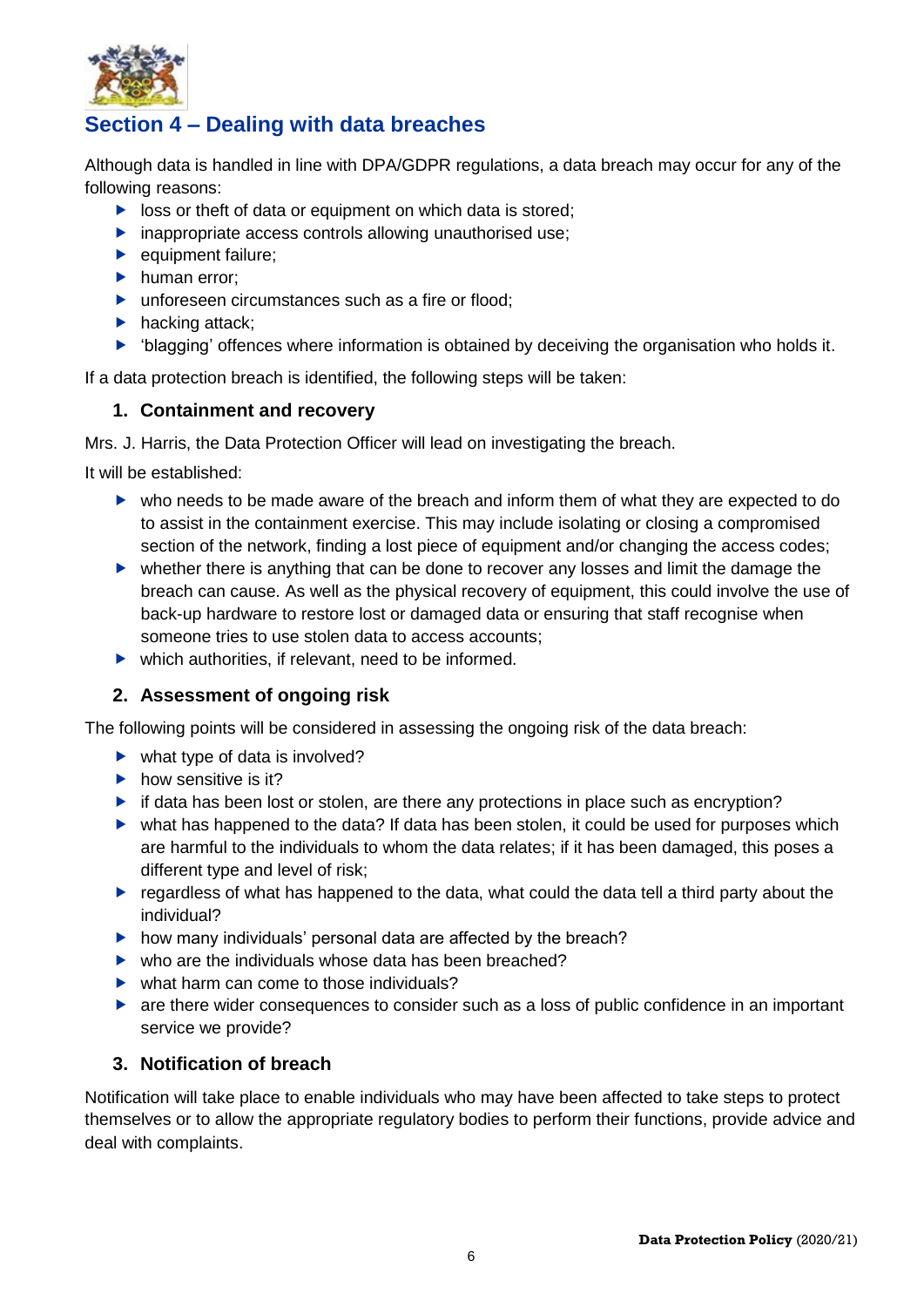

#### **4. Evaluation and response**

Once a data breach has been resolved, a full investigation of the incident will take place. This will include:

- reviewing what data is held and where and how it is stored:
- $\blacktriangleright$  identifying where risks and weak points in security measures lie (for example, use of portable storage devices or access to public networks);
- $\blacktriangleright$  reviewing methods of data sharing and transmission;
- increasing staff awareness of data security and filling gaps through training or tailored advice;
- $\blacktriangleright$  reviewing contingency plans.

## <span id="page-7-0"></span>**Section 5 – Candidate information, audit and protection measures**

For the purposes of this policy, all candidates' exam-related information – even that not considered personal or sensitive under the DPA/GDPR – will be handled in line with DPA/GDPR guidelines.

An information audit is conducted yearly.

The table below details the type of candidate exams-related information held, and how it is managed, stored and protected.

Protection measures may include:

- **P** password protected area on the centre's intranet;
- $\blacktriangleright$  secure drive accessible only to selected staff;
- $\blacktriangleright$  information held in secure area;
- updates undertaken every 12 months (this may include updating antivirus software, firewalls, internet browsers etc).

### <span id="page-7-1"></span>**Section 6 – Data retention periods**

Details of retention periods, the actions taken at the end of the retention period and method of disposal are contained in the centre's Exams archiving policy which is available/accessible by written request.

### <span id="page-7-2"></span>**Section 7 – Access to information**

(with reference to ICO information [https://ico.org.uk/your-data-matters/schools/exam-results/\)](https://ico.org.uk/your-data-matters/schools/exam-results/)

The GDPR gives individuals the right to see information held about them. This means individuals can request information about them and their exam results, including:

- their mark
- comments written by the examiner
- minutes of any examination appeals panels

This does not however give individuals the right to copies of their answers to exam questions.

#### **Requesting exam information**

Requests for exam information can be made to the Data Protection Officer by email on [info@cooperscoborn.co.uk.](mailto:info@cooperscoborn.co.uk)

#### Photo identification may be requested if a former candidate is unknown to current staff. All requests will be dealt with within 40 calendar days.

The GDPR does not specify an age when a child can request their exam results or request that they aren't published. When a child makes a request, those responsible for responding should take into account whether: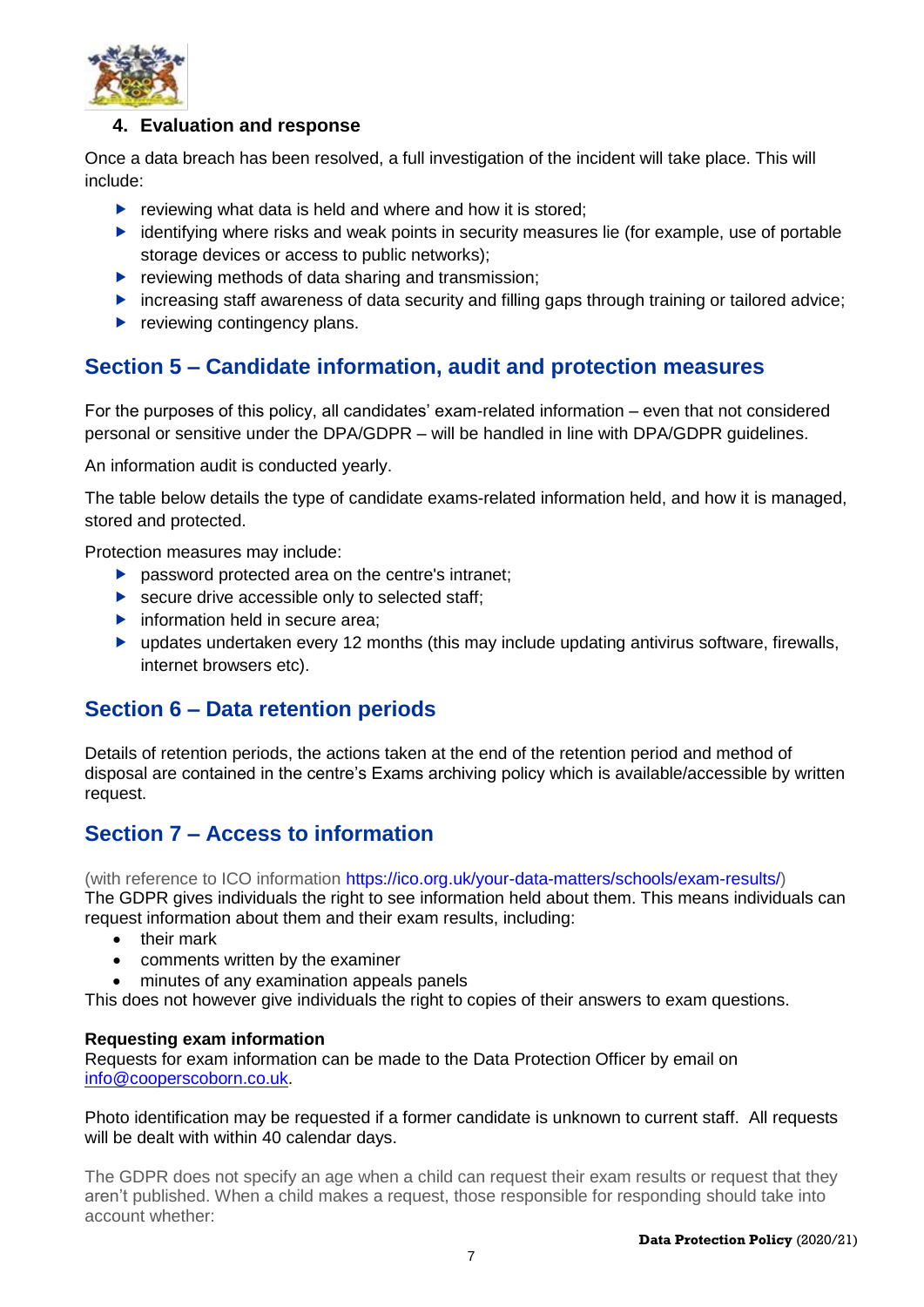

- the child wants their parent (or someone with parental responsibility for them) to be involved; and
- the child properly understands what is involved.

As a general guide, a child of 12 or older is expected to be mature enough to understand the request they are making. A child may, of course, be mature enough at an earlier age or may lack sufficient maturity until a later age, and so requests should be considered on a case by case basis.

A decision will be made by head of centre as to whether the student is mature enough to understand the request they are making, with requests considered on a case by case basis.

#### **Responding to requests**

If a request is made for exam information before results have been announced, a request will be responded to:

- within five months of the date of the request, or
- within 40 days from when the results are published (whichever is earlier).

If a request is made once exam results have been published, the individual will receive a response within one month of their request.

#### **Third party access**

Permission should be obtained before requesting personal information on another individual from a third-party organisation.

Candidates' personal data will not be shared with a third party unless a request is accompanied with permission from the candidate and appropriate evidence (where relevant), to verify the ID of both parties, is provided.

In the case of looked-after children or those in care, agreements may already be in place for information to be shared with the relevant authorities (for example, the Local Authority). The centre's Data Protection Officer will confirm the status of these agreements and approve/reject any requests.

#### **Sharing information with parents**

The centre will take into account any other legislation and guidance regarding sharing information with parents (including non-resident parents), as example guidance from the Department for Education (DfE) regarding parental responsibility and school reports on pupil performance:

- ▶ Understanding and dealing with issues relating to parental responsibility [www.gov.uk/government/publications/dealing-with-issues-relating-to-parental](https://www.gov.uk/government/publications/dealing-with-issues-relating-to-parental-responsibility/understanding-and-dealing-with-issues-relating-to-parental-responsibility)[responsibility/understanding-and-dealing-with-issues-relating-to-parental-responsibility](https://www.gov.uk/government/publications/dealing-with-issues-relating-to-parental-responsibility/understanding-and-dealing-with-issues-relating-to-parental-responsibility)
- $\triangleright$  School reports on pupil performance [www.gov.uk/guidance/school-reports-on-pupil-performance-guide-for-headteachers](http://www.gov.uk/guidance/school-reports-on-pupil-performance-guide-for-headteachers)

#### **Publishing exam results**

When considering publishing exam results, the centre will make reference to the ICO (Information Commissioner's Office) Schools, universities and colleges information [https://ico.org.uk/for](https://ico.org.uk/for-organisations/education/)[organisations/education/](https://ico.org.uk/for-organisations/education/) information on *Publishing exam results*.

(Publishing examination results is a common and accepted practice. Many students enjoy seeing their name in print, particularly in the local press and the GDPR does not stop this happening. However, under the GDPR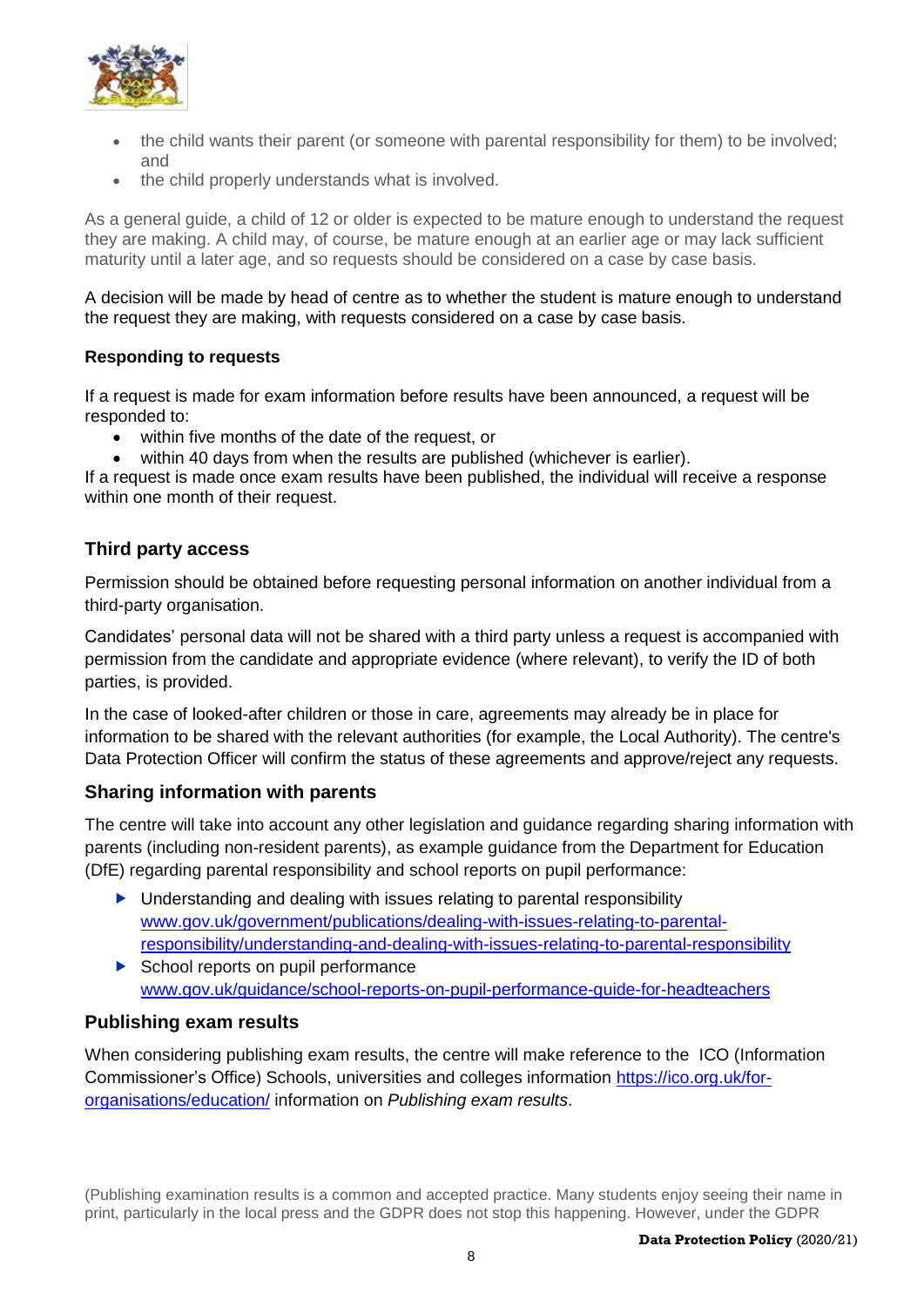

schools have to act fairly when publishing results, and where people have concerns about their or their child's information being published, schools must take those concerns seriously.

Schools should make sure that all pupils and their parents or guardians are aware as early as possible whether examinations results will be made public and how this will be done. Schools should also explain how the information will be published. For example, if results will be listed alphabetically, or in grade order.

In general, because a school has a legitimate reason for publishing examination results, pupils or their parents or guardians do not need to give their consent to publication. However, if you have a specific concern about publication of your results, you have the right to object. Schools should consider objections from pupils and parents before making a decision to publish. A school would need to have a good reason to reject someone's objection to publication of their exam results.)

As The Coopers' Company and Coborn School will have a legitimate reason for publishing examination results, consent is not required from students or their parents or guardians for publication. However, if a student or their parents or guardians have a specific concern about publication of their results, they have the right to object. This objection must be made in writing to Data Protection Officer by email on [info@cooperscoborn.co.uk](mailto:info@cooperscoborn.co.uk) who will consider the objection before making a decision to publish and reply with a good reason to reject the objection to publish the exam results.

The Coopers' Company and Coborn School publishes exam results to the London Borough of Havering following the summer examinations.

The Coopers' Company and Coborn School may also make local press statements regarding our summer exam results but will not name any candidate without their prior permission.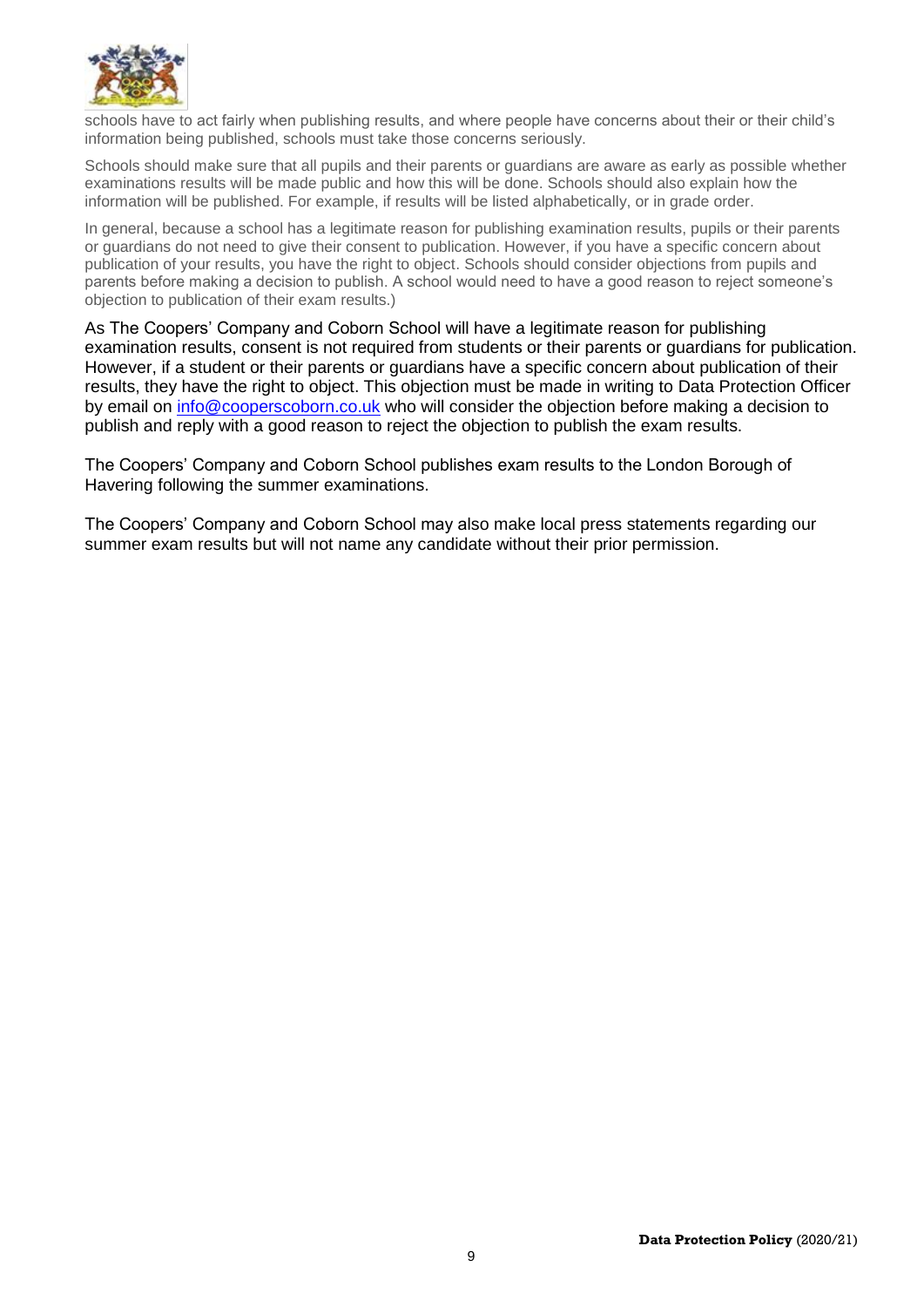

# **Section 8 – Table recording candidate exams-related information held**

For details of how to request access to information held, refer to section 7 of this policy (**Access to information**)

For further details of how long information is held, refer to section 6 of this policy (**Data retention periods**)

<span id="page-10-0"></span>

| <b>Information type</b>                   | <b>Information description</b><br>(where required)                                                                  | What personal/sensitive data is/may<br>be contained in the information                                                                                                                                                                                                                          | Where information is<br>stored                                                                                               | <b>How information is</b><br>protected                                                           | <b>Retention period</b>                                                                                                                                                                                                      |
|-------------------------------------------|---------------------------------------------------------------------------------------------------------------------|-------------------------------------------------------------------------------------------------------------------------------------------------------------------------------------------------------------------------------------------------------------------------------------------------|------------------------------------------------------------------------------------------------------------------------------|--------------------------------------------------------------------------------------------------|------------------------------------------------------------------------------------------------------------------------------------------------------------------------------------------------------------------------------|
| <b>Access arrangements</b><br>information | Information collected by<br>SENDCo to process<br>access arrangements                                                | Candidate name<br>Candidate DOB<br>Gender<br>Data protection notice (candidate<br>signature)<br>Diagnostic testing outcome(s)<br>Specialist report(s) (may also include<br>candidate address)<br>Evidence of normal way of working<br>Teachers' feedback<br>Medical evidence<br>Samples of work | <b>Access Arrangements Online</b><br><b>MIS</b><br>Lockable metal filing cabinet<br>in the SENDCO's / exams<br>office.       | Secure user name<br>and password<br>In secure area solely<br>assigned to SENDCO<br>/ exams team. | Stored by exams: To be<br>confidentially disposed of at the end<br>of the candidate's final exam series.<br>Stored by SENDCo: 3 years - from 9<br>to 11 - then files sent for archives.<br>Electronic copies kept for longer |
| Alternative site<br>arrangements          | Evidence of need<br>collected by SENDCo /<br>Exams team.<br>Alternative site form<br>documentation                  | Candidate name<br>Candidate DOB<br>Evidence of need                                                                                                                                                                                                                                             | Awarding body on-line<br>submission portal;<br>Physical copies - in metal<br>filing cabinet in the lockable<br>Exams office. | Exams office is<br>locked when the<br>exams team (EDM<br>and Exams Assistant)<br>are absent.     | To be stored safely and securely until<br>after the deadline for EARS or the<br>resolution of any outstanding enquiry /<br>appeal or malpractice investigations<br>for the exam series.                                      |
| Attendance registers<br>copies            | Registers record<br>attendance at each<br>written exam, are kept<br>with seating plan and<br>exam room incident log | Candidate name<br>Candidate number<br>Presence at exam                                                                                                                                                                                                                                          | On SIMS Examination<br>Organiser Module<br>Physical copies - in metal<br>filing cabinet in the lockable<br>Exams office.     | Exams office is<br>locked when the<br>exams team (EDM<br>and Exams Assistant)<br>are absent.     | To be stored safely and securely until<br>after the deadline for EARS or the<br>resolution of any outstanding enquiry /<br>appeal or malpractice investigations<br>for the exam series.                                      |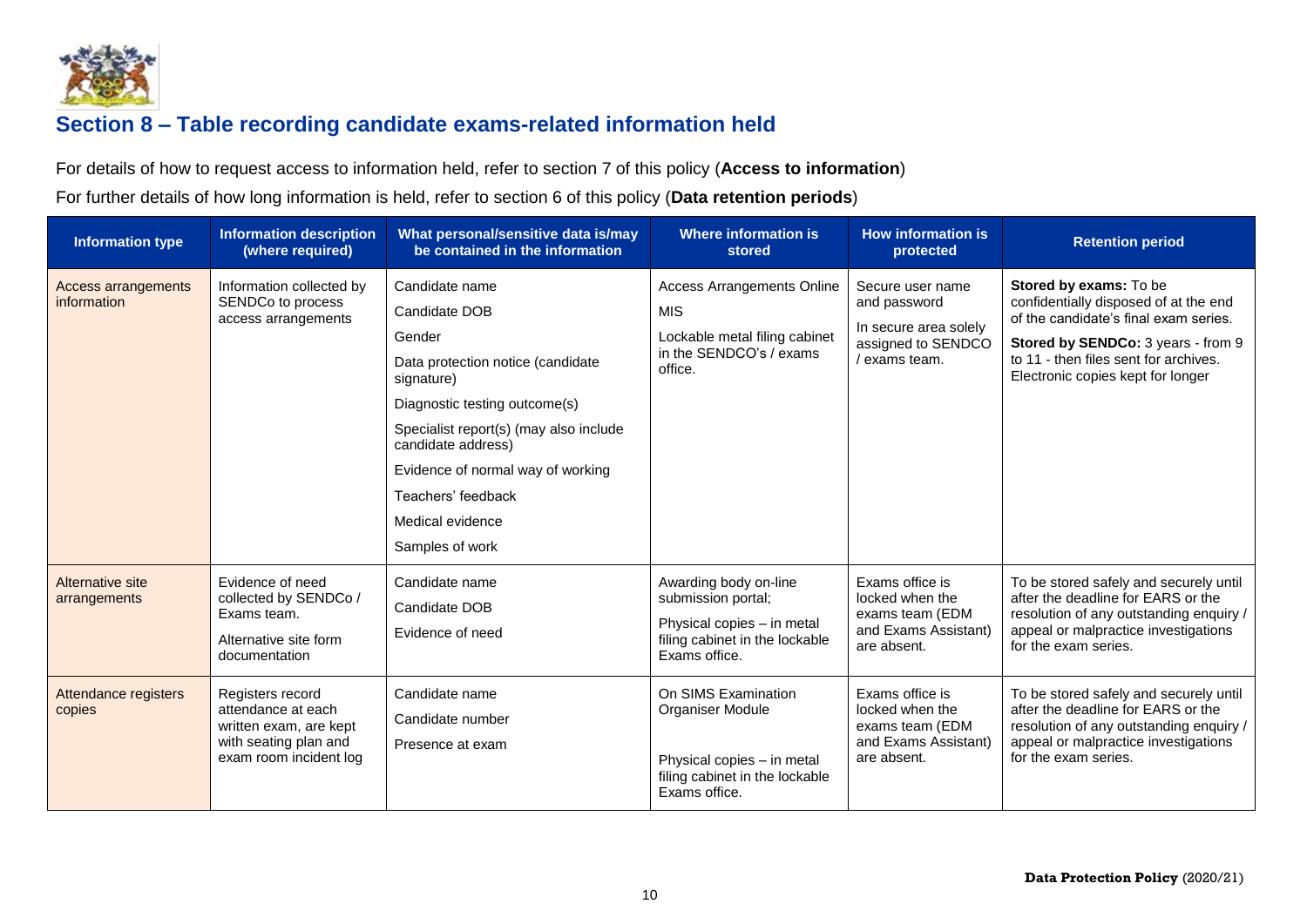

| <b>Information type</b> | <b>Information description</b><br>(where required)                                                                                                            | What personal/sensitive data is/may<br>be contained in the information | <b>Where information is</b><br>stored                                                                                                                                                                                                                                                                                                                                                      | <b>How information is</b><br>protected                                                                                                                                                                                                                                                                                                     | <b>Retention period</b>                                                                                                                     |
|-------------------------|---------------------------------------------------------------------------------------------------------------------------------------------------------------|------------------------------------------------------------------------|--------------------------------------------------------------------------------------------------------------------------------------------------------------------------------------------------------------------------------------------------------------------------------------------------------------------------------------------------------------------------------------------|--------------------------------------------------------------------------------------------------------------------------------------------------------------------------------------------------------------------------------------------------------------------------------------------------------------------------------------------|---------------------------------------------------------------------------------------------------------------------------------------------|
| Candidates' scripts     | Exam scripts                                                                                                                                                  | Candidate name<br>Candidate number<br>Exams answers                    | In secure area within the<br>exams office when not<br>completed by candidates                                                                                                                                                                                                                                                                                                              | In secure area solely<br>assigned to exams.<br>When being<br>transferred to the<br>exam board from<br>centre, is sent via the<br>courier service<br>Parcelforce. If the<br>courier service is not<br>used then they are<br>transported to the<br>Post Office by a<br>member of the exams<br>team who will obtain<br>a receipt of dispatch. | Exam papers are retained until the<br>end of the exam day or next working<br>day, where they are then posted to<br>the relevant exam board. |
| Candidates' work        | Non-examination<br>assessment work (inc.<br>controlled assessment.<br>coursework, portfolios)<br>returned to the centre<br>after awarding body<br>moderation. | Candidate name<br>Candidate number<br>Candidate marks and grades       | To be immediately returned<br>to subject staff as records<br>owner.<br>To be stored safely and<br>securely along with work that<br>did not form part of the<br>moderation sample<br>(including materials stored<br>electronically) until after the<br>deadline for EARs or the<br>resolution of any outstanding<br>enquiry/appeal or<br>malpractice investigations for<br>the exam series. | Each department<br>stores in secure<br>cupboard                                                                                                                                                                                                                                                                                            | Returned to candidates or safe<br>disposal                                                                                                  |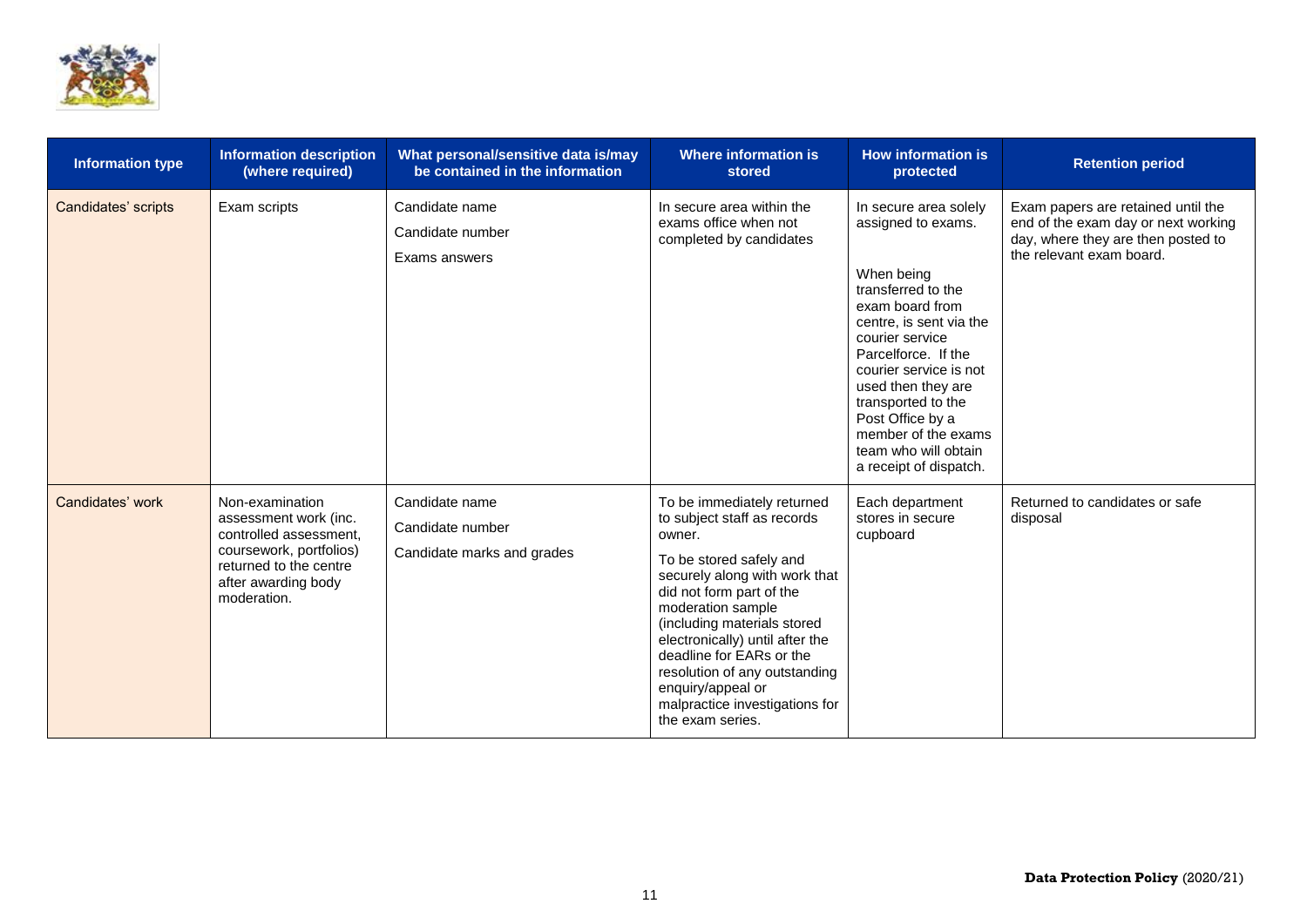

| <b>Information type</b>                | <b>Information description</b><br>(where required)                  | What personal/sensitive data is/may<br>be contained in the information                                          | <b>Where information is</b><br>stored                                                                                  | <b>How information is</b><br>protected                                                                                                                                                                                                              | <b>Retention period</b>                                                                                                                                                               |
|----------------------------------------|---------------------------------------------------------------------|-----------------------------------------------------------------------------------------------------------------|------------------------------------------------------------------------------------------------------------------------|-----------------------------------------------------------------------------------------------------------------------------------------------------------------------------------------------------------------------------------------------------|---------------------------------------------------------------------------------------------------------------------------------------------------------------------------------------|
| <b>Certificates</b>                    | Record of achievement                                               | Candidate name<br>Candidate DOB<br>UCI<br>Candidate examination results                                         | Metal filing cabinet in the<br>exams office                                                                            | Limited number of<br>key holders to office.<br>If a student wants to<br>collect their<br>certificate(s) from the<br>centre, they must<br>present photo<br>identification to the<br>exams team if they<br>cannot be identified<br>on the MIS (SIMS). | 7 years from date of issue                                                                                                                                                            |
| Certificate destruction<br>information | A record of unclaimed<br>certificates that have<br>been destroyed.  | Candidate name<br>Candidate DOB<br>UCI<br>Candidate examination results                                         | In Exams<br>X:Drive > Archive                                                                                          | Only accessible by<br>EO staff                                                                                                                                                                                                                      | 7 years from date of issue                                                                                                                                                            |
| Certificate issue<br>information       | A record of certificates<br>that have been issued to<br>candidates. | Candidate name<br>Candidate signature<br>Level of qualification                                                 | In the exams office $-$ copies<br>of post receipts or students<br>sign-out in person which is<br>kept in a paper file. | Limited number of<br>key holders to office                                                                                                                                                                                                          | 7 years from date of issue                                                                                                                                                            |
| Entry information                      | Any hard copy<br>information relating to<br>candidates' entries.    | Candidate name;<br>Candidate number;<br>Candidate DOB;<br><b>ULN</b><br><b>UCI</b><br>Qualification information | In the exams office<br>On SIMS Examination<br>Organiser Module                                                         | Limited number of<br>key holders to office                                                                                                                                                                                                          | To be stored safely and securely until<br>after the deadline for EARs or the<br>resolution of any outstanding<br>enquiry/appeal or malpractice<br>investigations for the exam series. |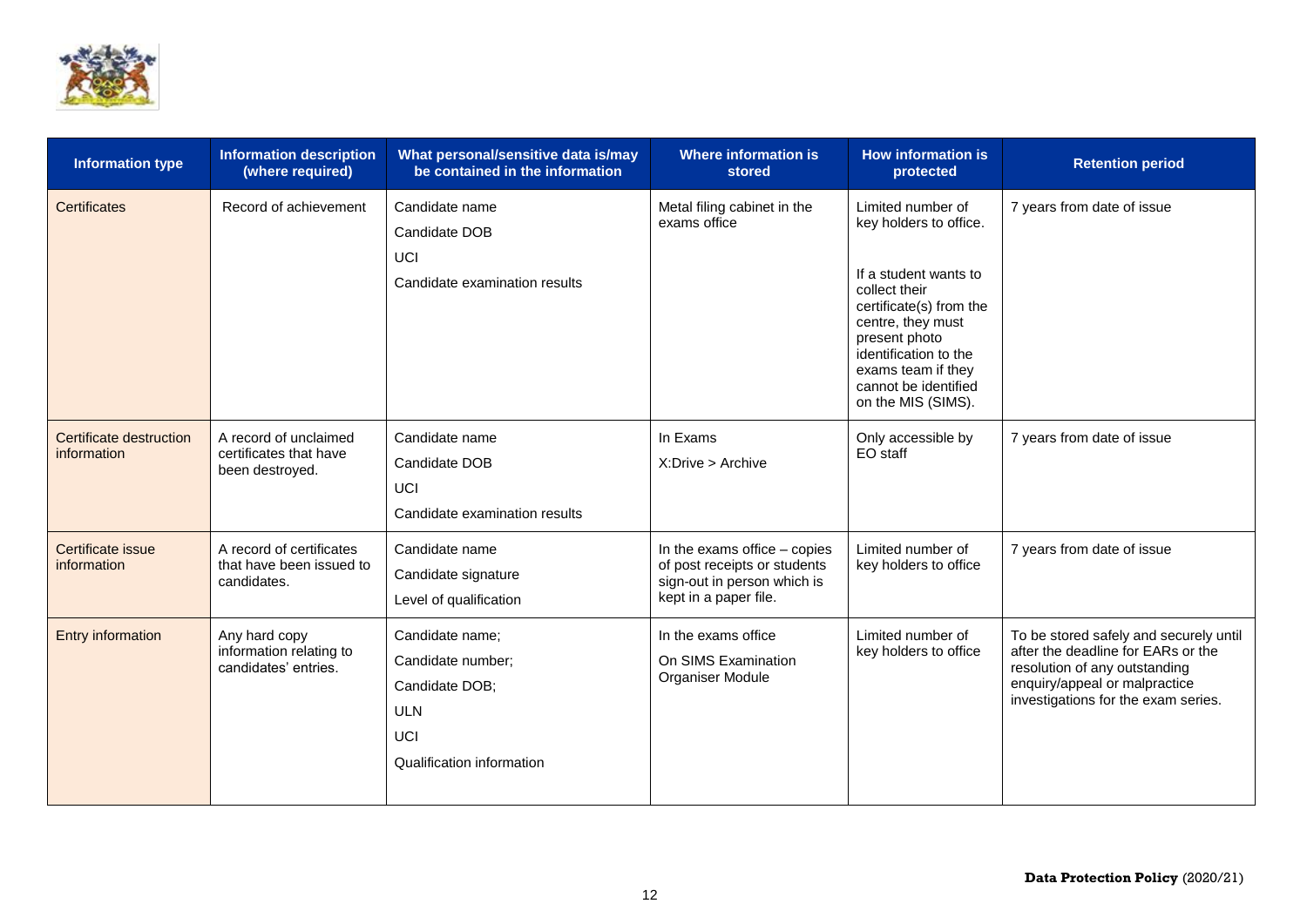

| <b>Information type</b>                                                       | <b>Information description</b><br>(where required)                                                                                                               | What personal/sensitive data is/may<br>be contained in the information | Where information is<br>stored                                                       | <b>How information is</b><br>protected     | <b>Retention period</b>                                                                                                                                                                                                                                                 |
|-------------------------------------------------------------------------------|------------------------------------------------------------------------------------------------------------------------------------------------------------------|------------------------------------------------------------------------|--------------------------------------------------------------------------------------|--------------------------------------------|-------------------------------------------------------------------------------------------------------------------------------------------------------------------------------------------------------------------------------------------------------------------------|
| Exam room incident<br>logs                                                    | Logs recording any<br>incidents or irregularities<br>in exam rooms.                                                                                              | Candidate name<br>Candidate number                                     | In the exams office with<br>corresponding seating plan<br>in lockable filing cabinet | Limited number of<br>key holders to office | To be stored safely and securely until<br>after the deadline for EARs or the<br>resolution of any outstanding<br>enquiry/appeal or malpractice<br>investigations for the exam series.                                                                                   |
| Invigilator and<br>facilitator training<br>records                            | Availability to work                                                                                                                                             | Name<br>Contact number<br>Email address                                | In the exams office<br>On exam office computer                                       | Limited number of<br>key holders to office | Hard copies disposed after<br>completion of the exam series                                                                                                                                                                                                             |
| Overnight supervision<br>information                                          | Copy of JCQ form<br>Timetable variation and<br>confidentiality declaration<br>for overnight supervision<br>for any candidate eligible<br>for these arrangements. | Candidate name<br>Candidate number<br>Reason for timetable variation   | In the exams office<br>On exam office computer                                       | Limited number of<br>key holders to office | To be stored safely and securely until<br>after: -<br>• JCQ inspection purposes for the<br>relevant exam series;<br>• the deadline for EARs or the<br>resolution of any outstanding<br>enquiry/appeal or malpractice<br>investigations for the exam series.             |
| Post-results services:<br>confirmation of<br>candidate consent<br>information | Hard copy or email<br>record of candidate<br>consent for an EAR or<br>ATS request to be<br>submitted to an awarding<br>body                                      | Candidate name<br>Candidate number<br>Candidate signature              | In exams office<br>On exam office computer                                           | Limited number of<br>key holders to office | EAR consent to be retained for at<br>least six months following the<br>outcome of the enquiry or any<br>subsequent appeal / malpractice<br>investigations for the exam series.<br>ATS consent to be retained for at<br>least six months from the date<br>consent given. |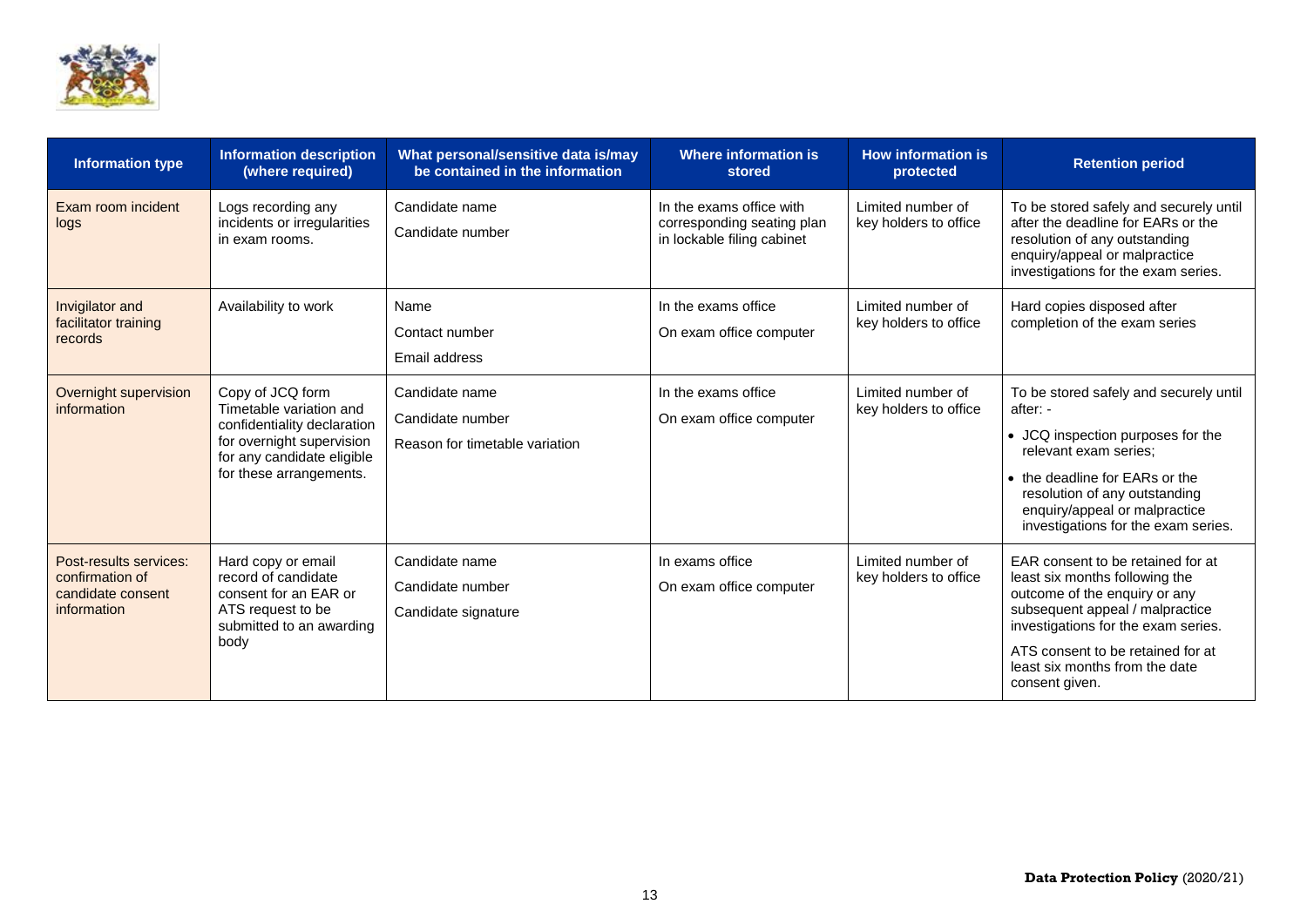

| <b>Information type</b>                                      | <b>Information description</b><br>(where required)                                                                                                                                                              | What personal/sensitive data is/may<br>be contained in the information             | <b>Where information is</b><br>stored                                                            | <b>How information is</b><br>protected        | <b>Retention period</b>                                                                                                                                                               |
|--------------------------------------------------------------|-----------------------------------------------------------------------------------------------------------------------------------------------------------------------------------------------------------------|------------------------------------------------------------------------------------|--------------------------------------------------------------------------------------------------|-----------------------------------------------|---------------------------------------------------------------------------------------------------------------------------------------------------------------------------------------|
| Post-results services:<br>requests/outcome<br>information    | Any hard copy<br>information relating to a<br>post-results service<br>request (EARs, appeals,<br>ATS) submitted to an<br>awarding body for a<br>candidate and outcome<br>information from the<br>awarding body. | Candidate Name<br>Candidate exam number<br>Candidate results information           | In exams office<br>Exam office computers                                                         | Limited number of<br>key holders to office    | To be stored safely and securely until<br>after the deadline for EARs or the<br>resolution of any outstanding<br>enquiry/appeal or malpractice<br>investigations for the exam series. |
| Post-results services:<br>scripts provided by<br>ATS service | Copy, digital or original<br>scripts returned to the<br>centre by the awarding<br>body                                                                                                                          | Candidate name<br>Candidate exam number<br>Candidate results information           | To be immediately provided<br>to the head of department or<br>the candidate as record's<br>owner | Only accessible by<br>EO staff.               | n/a returned to the requester after the<br>post results period is complete                                                                                                            |
| Post-results services:<br>tracking logs                      | A log tracking to<br>resolution all post results<br>service requests<br>submitted to awarding<br>bodies.                                                                                                        | Candidate name<br>Candidate number<br>Candidate results information                | Exam office computer                                                                             | Only accessible by<br>exams team log in.      | Retained for 12 months after the<br>deadline for EARs.                                                                                                                                |
| Private candidate<br>information                             | Any hard or digital copy<br>information relating to<br>private candidates'<br>entries.                                                                                                                          | Candidate name<br>Candidate number<br>Date of birth<br>Address and contact details | Metal filing cabinet in the<br>exams office                                                      | Exams office is<br>locked when<br>unoccupied. | To be stored safely and securely until<br>after the deadline for EARs or the<br>resolution of any outstanding<br>enquiry/appeal or malpractice<br>investigations for the exam series. |
| <b>Resolving timetable</b><br>clashes information            | Any hard copy<br>information relating to the<br>resolution of a<br>candidate's clash of<br>exam papers or a<br>timetable variation                                                                              | Candidate name<br>Candidate exam number                                            | Exams office                                                                                     | Exams office is<br>locked when<br>unoccupied. | To be stored safely and securely until<br>after the deadline for EARs or the<br>resolution of any outstanding<br>enquiry/appeal or malpractice<br>investigations for the exam series  |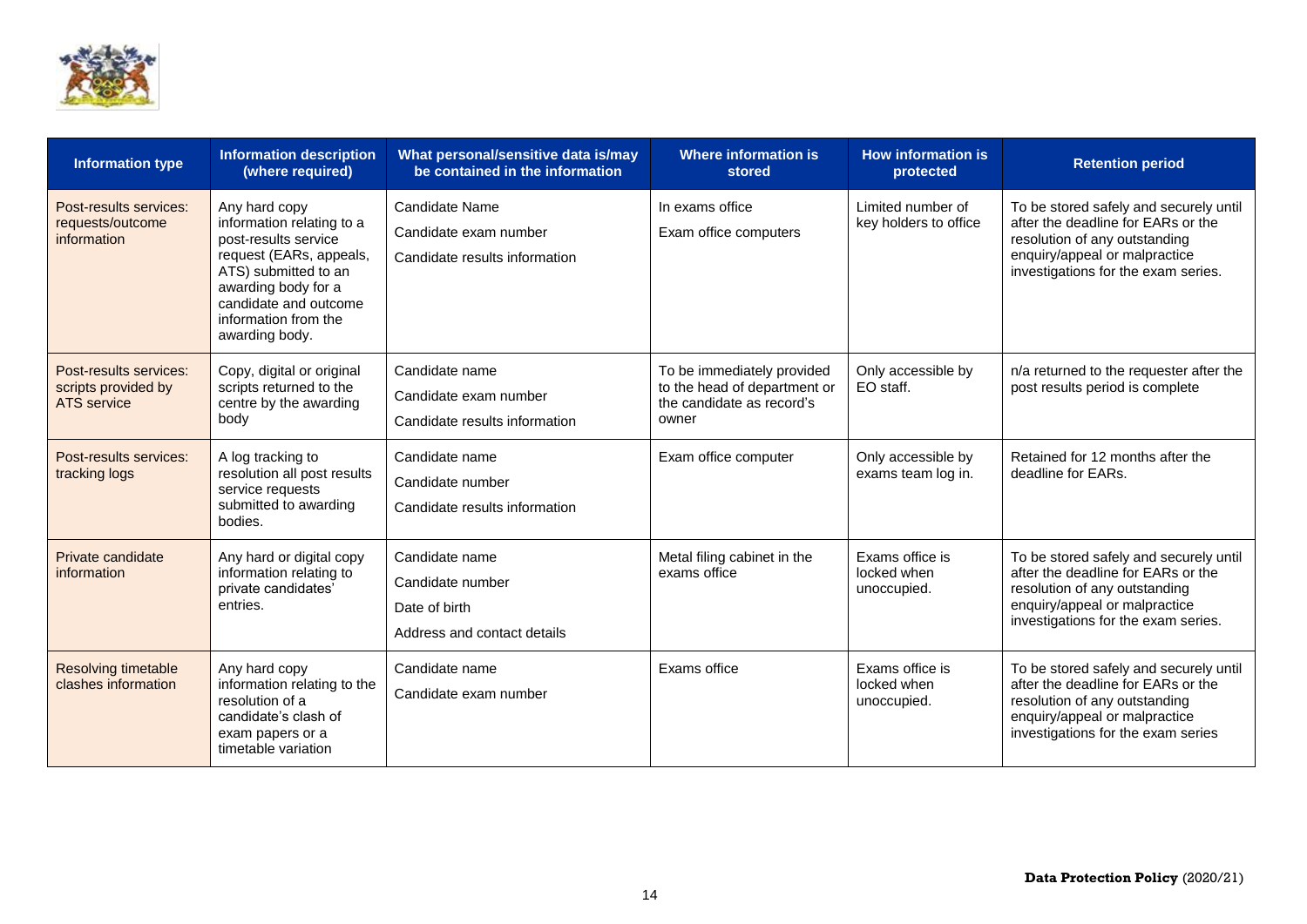

| <b>Information type</b>                     | <b>Information description</b><br>(where required)                                                                                                                                                    | What personal/sensitive data is/may<br>be contained in the information                              | Where information is<br>stored                                                                   | <b>How information is</b><br>protected                                         | <b>Retention period</b>                                                                                                                                                                                                                                                                                |
|---------------------------------------------|-------------------------------------------------------------------------------------------------------------------------------------------------------------------------------------------------------|-----------------------------------------------------------------------------------------------------|--------------------------------------------------------------------------------------------------|--------------------------------------------------------------------------------|--------------------------------------------------------------------------------------------------------------------------------------------------------------------------------------------------------------------------------------------------------------------------------------------------------|
| <b>Results information</b>                  | Broadsheets of results<br>summarising candidate<br>final grades by subject by<br>exam series.                                                                                                         | Candidate name<br>Candidate number<br>Unit mark achieved<br>Grade achieved                          | Exam office computer Filing<br>cabinets                                                          | Exams officer only log<br>in.<br>Exams office is<br>locked when<br>unoccupied. | 7 years                                                                                                                                                                                                                                                                                                |
| Seating plans                               | Plans showing the<br>seating arrangements of<br>all candidates for every<br>exam taken                                                                                                                | Candidate name<br>Candidate number                                                                  | With corresponding exam<br>report in a lockable filing<br>cabinet in the exams office            | Only accessible by<br>EO staff                                                 | To be kept until the deadline for EARs<br>and the resolution of any outstanding<br>enquiries/appeals for the relevant<br>exams series.                                                                                                                                                                 |
| <b>Special consideration</b><br>information | Any hard or digital copies<br>of information relating to<br>a special consideration<br>request and supporting<br>evidence submitted to an<br>awarding body for a<br>candidate.                        | Candidate name<br>Candidate number<br>Candidate DOB<br>Candidate personal or medical<br>information | Filing cabinet exams office                                                                      | Exams office is<br>locked when<br>unoccupied.                                  | Evidence supporting an on-line<br>application and evidence supporting a<br>candidate's absence from an exam<br>will be stored safely and securely until<br>after the deadline for EARs or the<br>resolution of any outstanding<br>enquiry/appeal or malpractice<br>investigations for the exam series. |
| Suspected malpractice<br>reports/outcomes   | Any hard or digital copies<br>of information relating to<br>a suspected malpractice<br>investigation/report<br>submitted to an awarding<br>body and outcome<br>information from the<br>awarding body. | Candidate name<br>Candidate number<br>Detail of the malpractice                                     | Filing cabinet exams office<br>On Exams X: Drive filed by<br>June Academic year ><br>Malpractice | Exams office is<br>locked when<br>unoccupied.                                  | Retained until after the deadline for<br>EARs or until any appeal, malpractice<br>or other results enquiry has been<br>completed, whichever is later.                                                                                                                                                  |